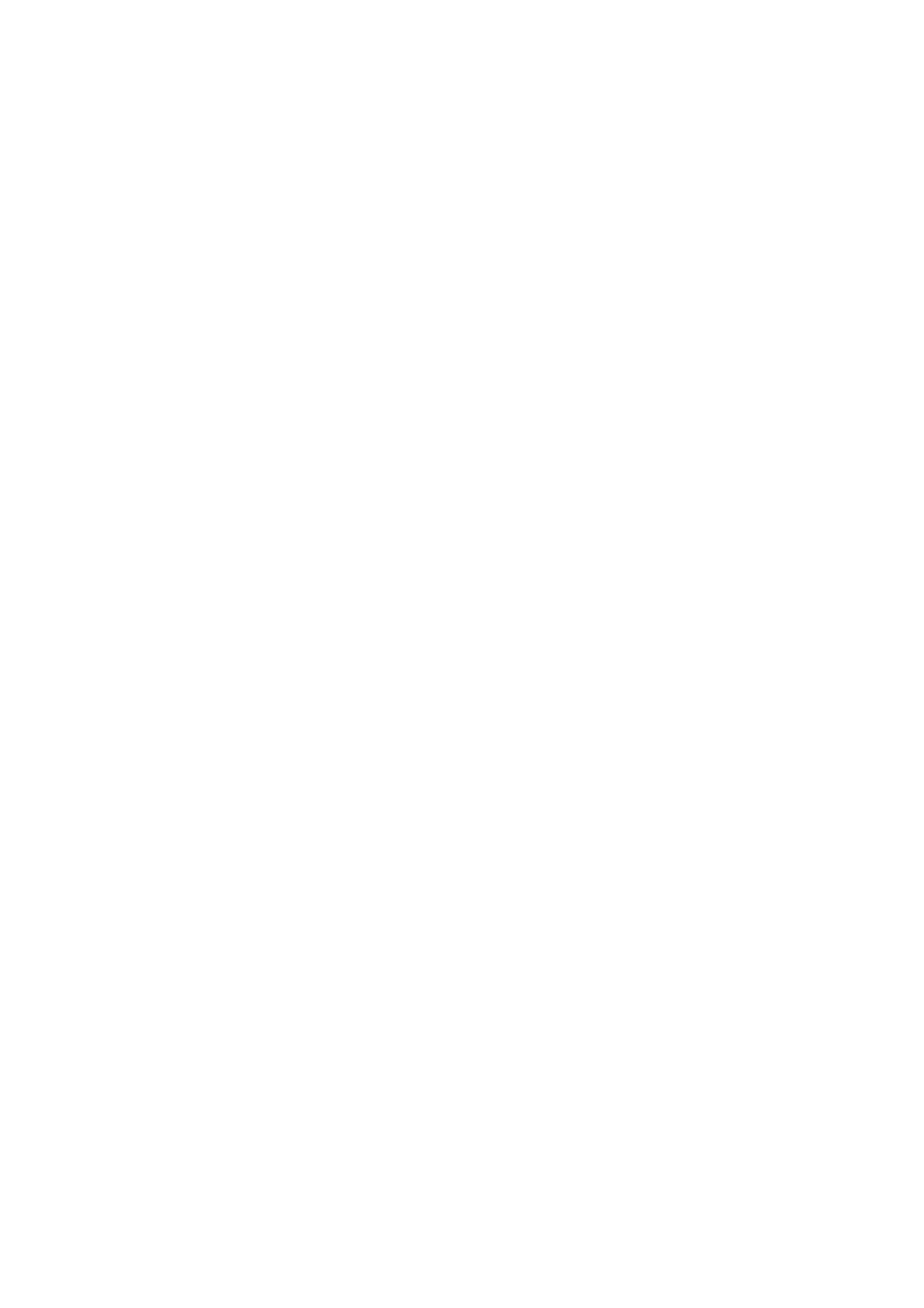Abrescia, N. G. A. i Subirana, J. A. Acta Cryst. **D58**, 2205-2208 (2002).

Abrescia, N. G. A., González, C., Gouyette, C. i Subirana, J. A. Biochemistry **43**, 4092-4100 (2004).

Abrescia, N. G. A., Malinina, L., Fernandez, L. G., Huynh-Dinh, T., Neidle, S. i Subirana, J. A. Nucleic Acid Research **27**, 1593-1599 (1999).

Abrescia, N. G. A., Thompson, A., Huynh-Dinh, T. i Subirana, J. A. Proc. Natl. Acad. Sci. USA **99**, 2806-2811 (2002).

Adams, A., Guss, J. M., Collyer, C. A., Denny, W. A. i Wakelin, L. P. G. Nucleic Acids Res. **28**, 4244-4253 (2000).

Adams, A., Guss, J. M., Denny, W. A. i Wakelin, L. P. G. Acta Cryst **D60**, 823-828 (2004).

Avery, O., MacLeod, C. i McCarty, M. J. Expt. Med. **79**, 137-157 (1944).

Baikolov, I., Grzeskowiak, K., Yanagi, K., Quintana, J. i Dickerson, R. E. J. Mol. Biol. **231**, 768-784 (1993).

Basu, S., Szewczak, A. A., Cocco, M. i Strobel, S. A. J. Am. Chem. Soc. **122**, 3240- 3241 (2000).

Berman, H. M., Olson, W. K., Beveridge, D. L., Westbrook, J., Gelbin, A., Demeny, T., Hsieh, S.-H., Srinivasan, A. R. i Schneider, B. Biophys. J. **63**, 751-759 (1992).

Birnboim, H. C. i Doly, J. Nucleic Acids Res. **7**, 1513-1523 (1979).

Black, P. J. i Corby, R. N. In Anomalous Scattering (ed. S. Ramaseshan i S. C. Abrahams), Copenhagen (1975).

Blackburn, E. H. Cell **106**, 661-673 (2001).

Brünger, A. T. Nature **355**, 472-475 (1992).

Brünger, A. T., Adams, P. D., Clore, G. M., DeLano, W. L., Gros, P., Grosse-Kunstleve, R. W., Jiang, J.-S., Kuszewski, J., Nilges, M., Passu, N. S., Read, R. J., Rice, L. M., Simonson, T. i Warren, G. L. Acta Cryst. **D54**, 905-021 (1998).

Brünger, A. T., Kuriyan, J. i Karplus, M. Science **235**, 458-460 (1987).

Cáceres, C., Wright, G., Gouyette, C., Parkinson, G. i Subirana, J. A. Nucleic Acids Res. **32**, 1097-1102 (2004).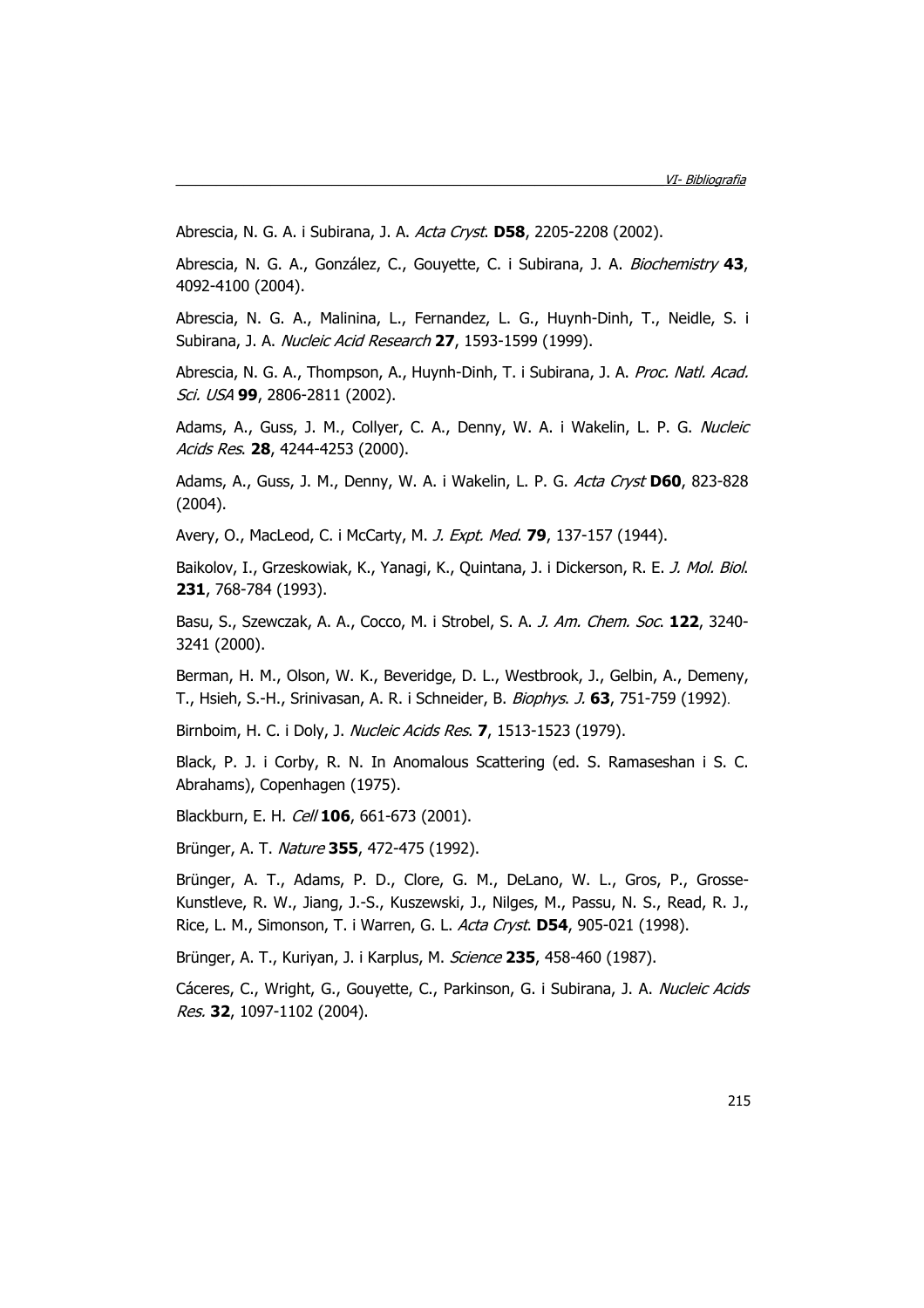Cantor, C. R., Warshaw, M. M. i Shapiro, H. Biopolymers **9**, 1059-1077 (1970).

Chaires, J. B., Herrera, J. E. i Waring, M. J. Biochemistry **29**, 6145-6153 (1990).

Cirilli, M., Bachechi, F., Ughetto, G., Colonna, F. P. i Capobianco, M. L. J. Mol. Biol. **230**, 878-889 (1993).

Corby, R. N. i Black, P. J. Acta Cryst. **B29**, 2669 (1973).

Crowther, R. A. i Blow, D. M. Acta Cryst. **23**, 544 (1967).

Cuesta, J., Read, M. A. i Neidle, S. Mini Rev. Med. Chem. **3**, 11-21 (2003).

Dandiker, P. J., Holmlin, R. E. i Barton, J. K. Science **275**, 1465-1468 (1997).

Dautant, A., Langlois D'Estaintot, B., Gallois, B., Brown, T. i Hunter, W. N. Nucleic Acids Res. **23**, 1710-1716 (1995).

Dauter, Z. Methods Enzymol. **276**, 344-361 (1997).

Davies, D. R. i Baldwin, R. L. J. Mol. Biol. **6**, 251-255 (1963).

Dickerson, R, E. i Drew, H. R. J. Mol. Biol. **149**, 761-786 (1981).

Dickerson, R. E., Bansal, M., Calladine, C. R., Diekman, S., Hunter, W. N., Kennard, O., Lavery, R., Nelson, H. C., Olson, W. K., Saenger, W., Sklenar, H., Soumpasis, D. M., Tung, C.-S., Von Kitzing, E., Wang, A. H. i Zhurkin, V. B. J. Mol. Biol. **205**, 787 (1989).

Drenth, J. Principles of Protein X-ray Crystallography. Springer-Verlag, Inc., New York (1994).

Ducruix, A. i Giegé, R. Crystallization of Nucleic Acids and Proteins: A pratical approach. IRL Press, Oxford (1992).

Egli, M., Williams, L. D., Frederick, C. A. i Rich, A. Biochemistry **30**, 1364-1372 (1991).

Eichhorn, G. L. (Ed) Inorganic Biochemistry. Elsevier, Amsterdam (1973).

Eisenberg, D., Luthy, R. i Bowie, J. U. In Meth. Enz., Macromolecular Crystallography **277**, 396-406 (1997).

Eisenberg, H. Biopolymers **4**, 429-440 (1966).

Eisenberg, H. Biopolymers **8**, 45-55 (1969).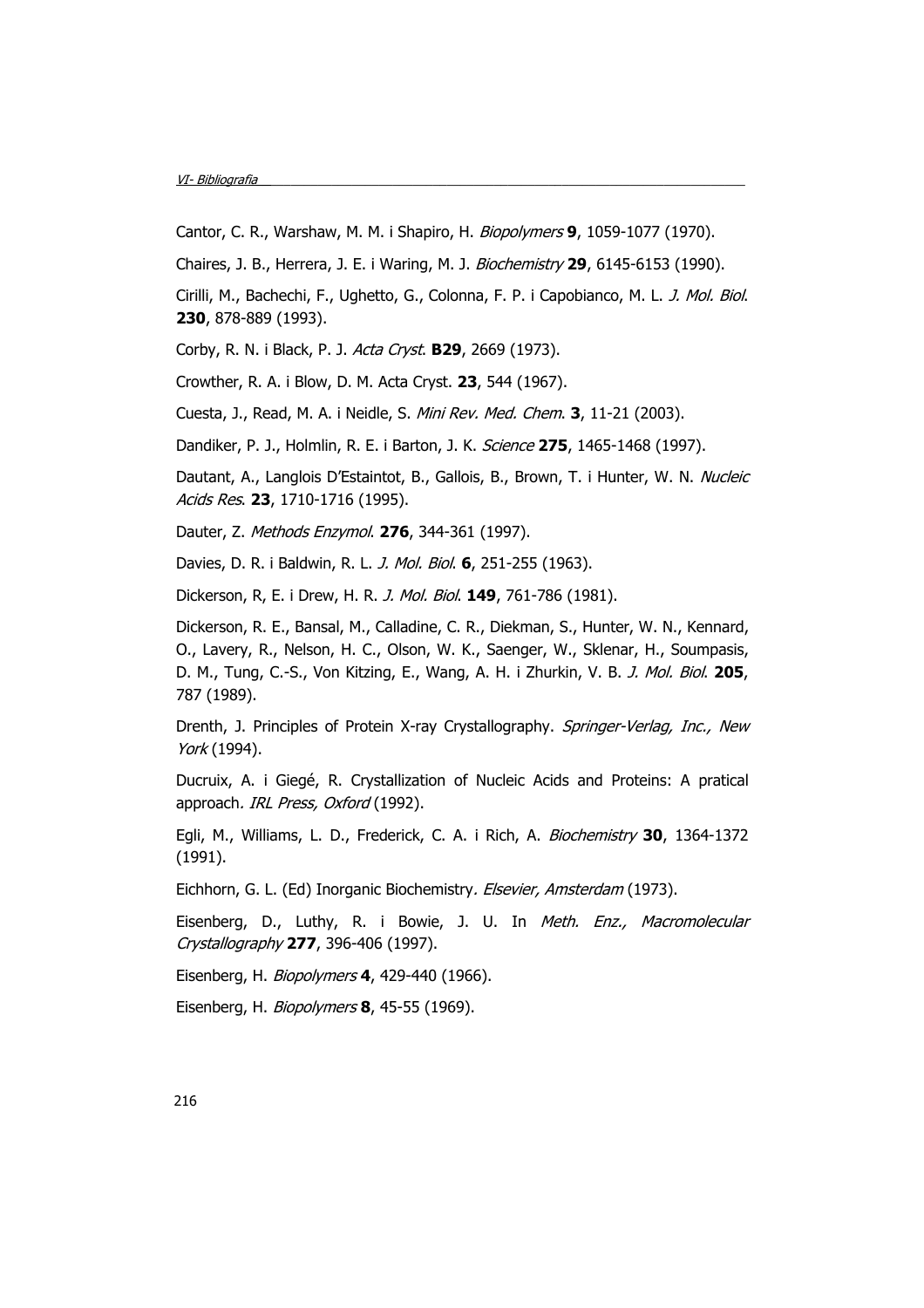Evans, S. V. J. Mol. Graphics **11**, 134-138 (1993).

Falk, M. Hartman, K. A. i Lord, R. C. J. Am. Chem. Soc. **85**, 387-391 (1963).

Felsenfeld, G. i Rich, A. Biochim. Biophys. Acta **26**, 457 (1957).

Felsenfeld, G., Davies, D. R. i Rich, A. J. Am. Chem. Soc. **79**, 2023 (1957).

Fox, K. R. Drug-DNA Interaction Protocols. Humana Press, Southampton (1997).

Fox, K. R. i Waring, M. J. Biochemistry **25**, 4349-4356 (1986).

Fox, K. R. i Waring, M. J. Methods Enzymol. **340**, 412-430 (2001).

Fox, K. R. i Waring, M. J. Nucleic Acids Res. **12**, 9271-9285 (1984).

Fratini, A. V., Kopka, M. L., Drew, H. R. i Dickerson, R. E. J. Biol. Chem. **257**, 14686-14707 (1982).

French, G. S. i Wilson, K. S. Acta Cryst. **A34**, 417 (1978).

Gao, Y.-G., Liaw, Y.-C., Robinson, H. i Wang, A. H.-J. Biochemistry **29**, 10307- 10316 (1990).

Gao, Y.-G., Robinson, H., van Boom, J. H. i Wang, A. H.-J. Biophys. J. **69**, 559-568 (1995).

Gao, Y.-G., Sriram, M. i Wang, A. H.-J. Nucleic Acids Res. **21**, 4093-4101 (1993).

García-Pérez, M. Pinto, M. i Subirana, J. A. Biopolymers **69**, 432-439 (2003).

Glusker, J. Crystal Structure Analysis for Chemists and Biologists. VCH Publishers, Inc. (1994).

Glusker, J. Crystal Structure Analysis. A primer. Oxford University Press (1985).

Goodsell, D. S., Grzeskowiak, K. i Dickerson, R. E. Biochemistry **34**, 1022-1029 (1995).

Goodsell, D. S., Kaczor-Grzeskowiak, M. i Dickerson, R. E. J. Mol. Biol. **239**, 79-96 (1994).

Haider, S. M., Parkinson, G. N. i Neidle, S. J. Mol. Biol. **326**, 117-125 (2003).

Han, H. i Hurley, L. H. Trends. Pharmacol. Sci. **21**, 136-142 (2000).

Heinemann, U. i Alings, C. J. Mol. Biol. **210**, 369-381 (1989).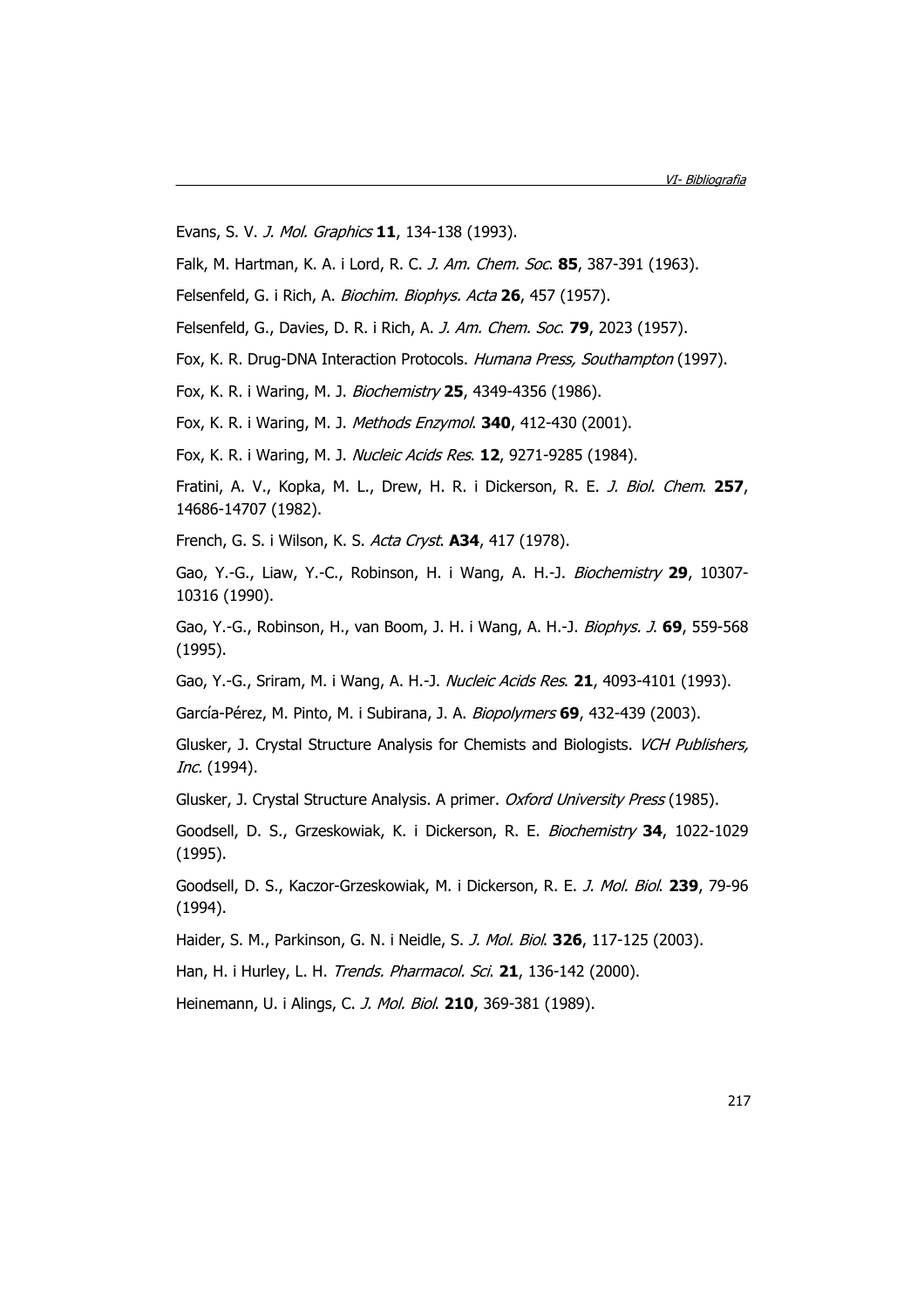Heinemann, U. i Alings, C. The EMBO Journal **10**, 35-43 (1991).

Heinemann, U. i Hahn, M. J. Biol. Chem. **267**, 7332-7341 (1992).

Heinemann, U., Alings, C. i Bansal, M. The EMBO Journal **11**, 1931-1939 (1992).

Howerton, S. B., Nagpal, A. i Williams, L. D. Biopolymers **69**, 87-99 (2003).

Ivanov, V. I. i Krylov, D. Yu. Methods Enzymol. **211**, 111-127 (1992).

Kettani, A., Kumar, R. A. i Patel, D. J. J. Mol. Biol. **254**, 638 (1995).

Kielkopf, C. L., Baird, E. E., Dervan, P. B. i Rees, D. C. Nat. Struct. Biol. **5**, 104-109 (1998).

Kissinger, C. R., Gehlhaar, D. K. i Fogel, B. Acta Cryst. **D55**, 484-491 (1999).

Lane, A. N., Jenkins, T. C., Brown, T. i Neidle, S. Biochemistry **30**, 1372-1385 (1991).

Laughlan, G., Murchie, A. I. H., Norman, D. G., Moore, M. H., Moody, P. C., Lilley, D. M. J. i Luisi, B. Science **265**, 520 (1994).

Lavesa, M. i Fox, K. R. Anal. Biochem. **293**, 246-250 (2001).

Leonard, G. A., Hambley, T. W., McAuley-Hecht, K., Brown, T. i Hunter, W. N. Acta Cryst. **D49**, 458- 467 (1993).

Lepre, C. A. i Lippard, S. J. Interaction of platinum antitumor copounds with DNA in Nuleic Acids and Molecular Biology **4**, Springer-Verlag, Berlin, Heidelberg, 9-38 (1990).

Lerman, L. S. J. Mol. Biol. **3**, 18-30 (1961).

Lipanov, A., Kopka, M. L., Kaczor-Grzeskowiak, M., Quintana, J. i Dickerson, R. E. Biochemistry **32**, 1373-1389 (1993).

Lipscomb, L. A., Zhou, F. X., Presnell, S. R., Woo, R. J., Peek, M. E., Plaskon, R. R. i Williams, L. D. Biochemistry **36**, 2818-2823 (1996).

Lipsett, M. N. Biochem. Biophys. Res. Commun. **11**, 224 (1963).

Lisgarten, J. N., Coll, M., Portugal, J., Wright, C. W. i Aymamí, J. Nat. Struct. Biol. **9**, 57-60 (2002).

Lu, X.-J., Shakked, Z. i Olson, W. K. Nucleic Acids Res. **31**, 5108-5121 (2003).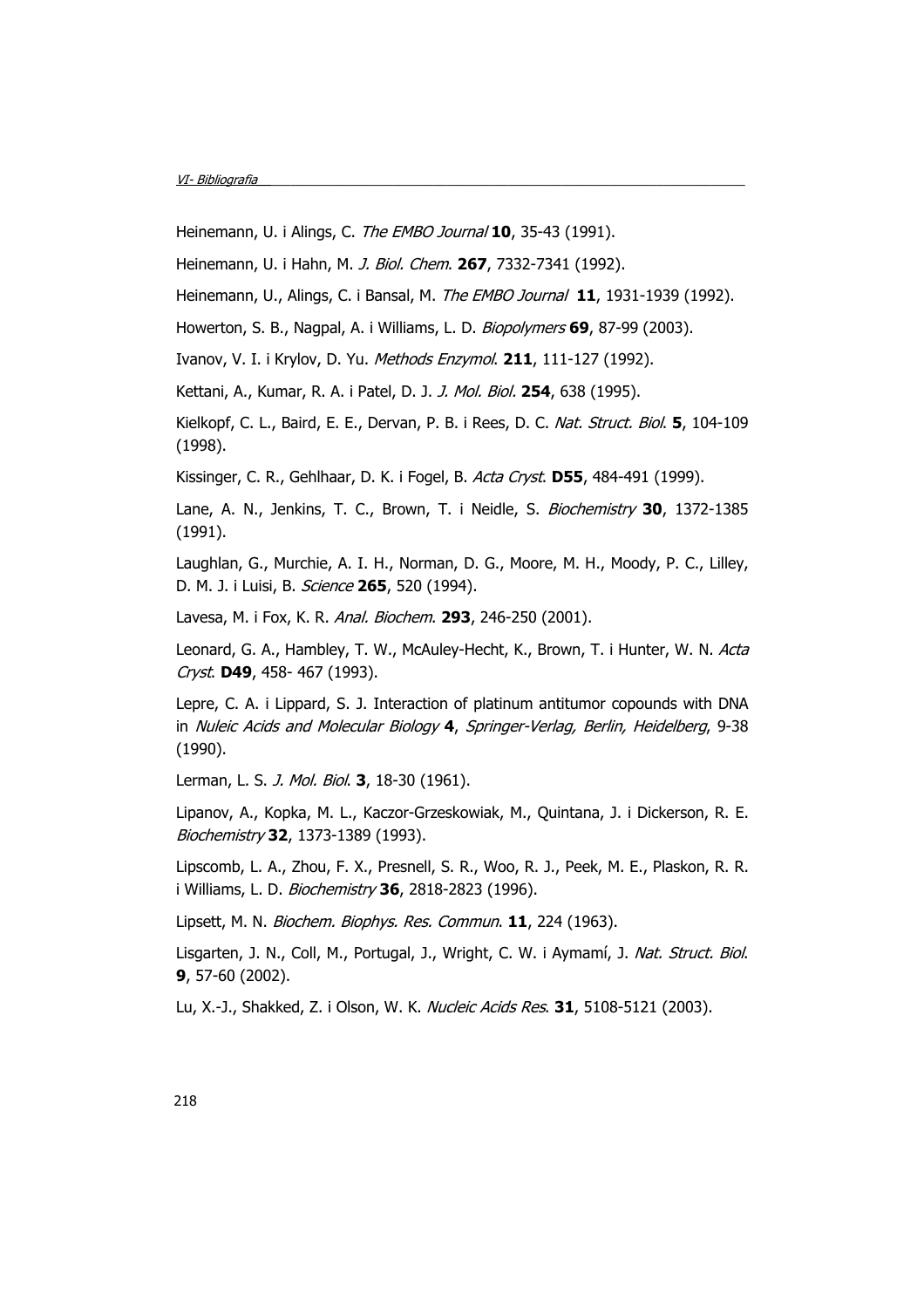Lyons, J. W. i Kotin, L. J. Am. Chem. Soc. **87**, 1781-1785 (1965).

Madhumalar, A. i Bansal, M. Biophys. J. **85**, 1805-1816 (2003).

Malinina, L. V., Makhaldiani, V. V., Tereshko, V. A., Zarytova, V. F. i Ivanova, E. M. J. Biomol. Struct. Dyn. **5**, 405-433 (1987).

Malinina, L., Soler-López, M., Aymamí, J. i Subirana, J. A. Biochemistry **41**, 9341- 9348 (2002).

Maxam, A. M. i Gilbert, W. Methods Enzymol. **65**, 499-560 (1980).

McPherson, A. Crystallization of Biological Macromolecules. Cold Spring Harbor Laboratory Press, New York (1999).

McPherson, A. Introduction to Macromolecular Crystallography. Wiley-Liss, Inc., New Jersey (2003).

McRee, D. E. J. Struct. Biol. 125, 156-165 (1999).

Mitchell, C. M. Acta Cryst. **10**, 475 (1957).

Moore, M. H., Hunter, W. N., Langlois D'Estaintot, B. i Kennard, O. J. Mol. Biol. **206**, 693-705 (1989).

Morgan, A. R. i Wells, R. D. J. Mol. Biol. **37**, 63 (1968).

Murray, N. L. i Morgan, A. R. Can. J. Biochem. **51**, 436 (1973).

Murshudov, G. N., Vagin, A. A. i Dodson, E. J. Acta Cryst. **D53**, 240-255 (1997).

Navaza, J. i Saludjian, P. Methods Enzymol. **276**, 581-594 (1997).

Neidle, S. Nucleic Acid Structures. Oxford University Press (1999).

Nunn, C. M., Garman, E. i Neidle, S. Biochemistry **36**, 4792-4799 (1997).

Nunn, C. M., Vaan Meervelt, L., Zhang, S., Moore, M. H. i Kennard, O. J. Mol. Biol. **222**, 167-177 (1991).

Ornstein, R. L., Rein, R., Breen, D. L. i MacElroy, R. D. Biopolymers **17**, 2341-2360 (1978).

Otwinoski, Z. i Minor, W. Methods Enzymol. **276**, 307-326 (1997).

Pannu, N. S. i Read, R. J. Acta Cryst. **A52**, 659-668 (1996).

Parkinson, G. N., Arvantis, G. M., Lessinger, L., Ginell, S. L., Jones, R., Gaffney, B. i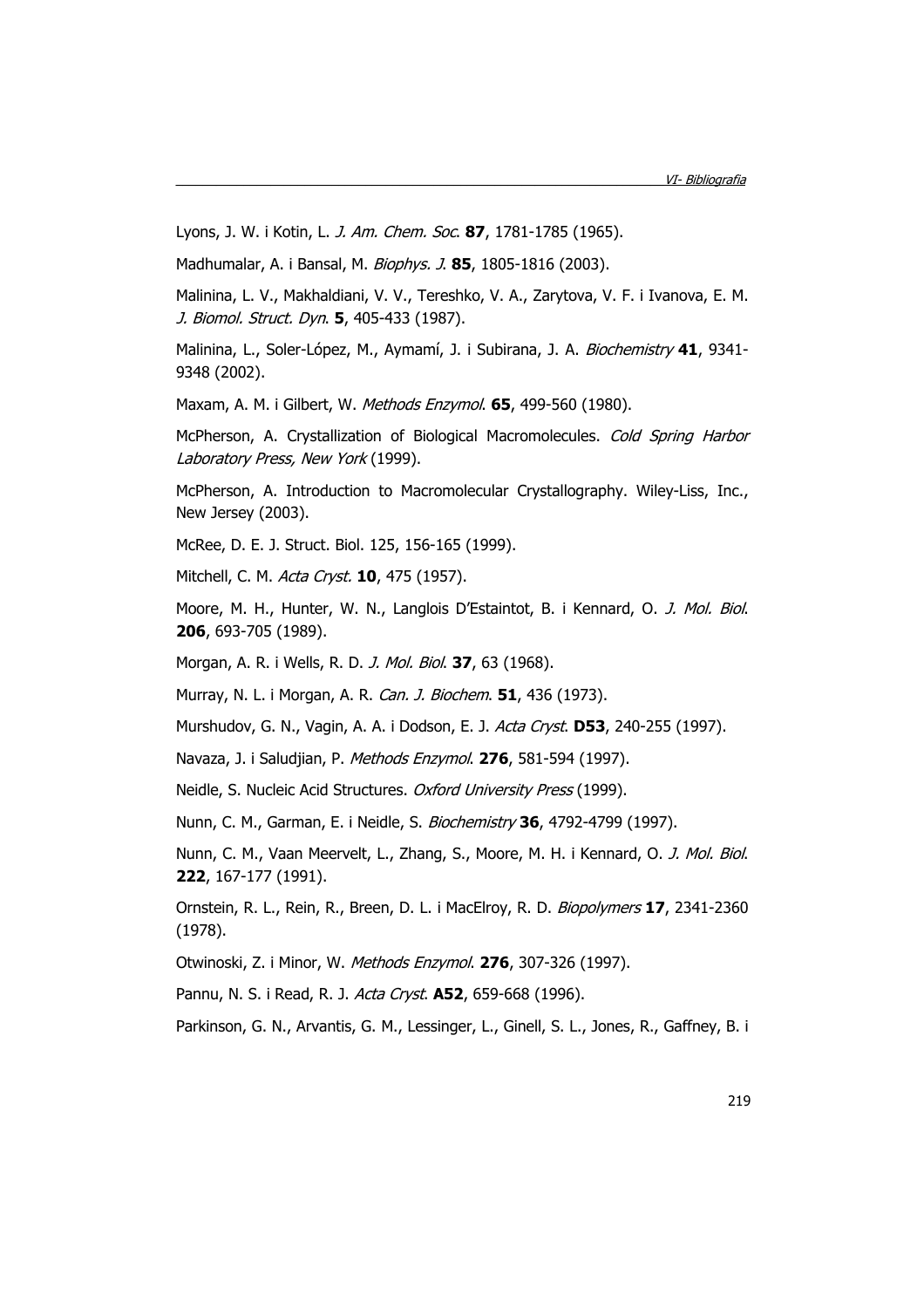Berman, H. M. Biochemistry **34**, 15487-15495 (1995).

Patel, D. J., Bouaziz, S., Kettani, A. i Wang, Y. Nucleic Acid Structures. Capítol 13. Oxford University Press (1999).

Perry, P. J., Reszka, A. P., Wood, A. A., Read, M. A., Gowan, S. M., Dosanjh, H. S., Trent, J. O., Jenkins, T. C., Kelland, L. l. R. i Neidle, S. J. Med. Chem. **41**, 4873- 4884 (1998).

Philips, K., Dauter, Z., Murchie, A. I. H., Lilley, D. M. J. i Luisi, B. J. Mol. Biol. **273**, 171 (1997).

Ravelli, R. G. B., Sweet, R. M., Skinner, J. M., Duisenberg, A. J. M. i Kroon, J. J Appl. Cryst. **30**, 551-554 (1997).

Ren, J. i Chaires, J. B. Biochemistry **38**, 16067-16075 (1999).

Rossmann, M. G. i Blow, D. M. Acta Cryst. **15**, 24 (1962).

Roussel, A., Inisan, A. G., Knoops-Mouthuy, E. i Cambillau, E. TURBO-FRODO version OpenGL.1. University of Marseille (1998).

Rudman, R. Low temperature X-ray diffraction. Plenum Press, New York (1976).

Saenger, W. Principles of Nucleic Acid Structures. Springer-Verlag. New York (1984).

Schneider, B. i Berman, H. M. Biophys. J. **69**, 2661-2669 (1995).

Seeman, N. C. Nature **421**, 427-431 (2003).

Seeman, N. C., Rosenberg, J. M., Suddath, F. L., kim, J. P. P. i Rich, A. J. Mol. Biol. **104**, 109 (1976).

Shakked, Z., Guzikevich-Guerstein, G., Frolow, F., Rabinovich, D., Joachimiak, A. i Sigler, P. B. Nature **368**, 469-473 (1994).

Sheldrick, G. M. XPREP5. Programm zur Bearbeitung von Bengungsdaten & Untersuchung reziproker Gitter. V 5.01/486, © 2003, Brucker.

Sheldrick, G. M. Z. Kristallogr. **217**, 644-650 (2002).

Sheldrick, G. M., Hauptman, H. A., Weeks, C. M., Miller, R. i Usón, I. In International Tables for Macromolecular Crystallography F. Kluwert Academic Publishers, London (2001).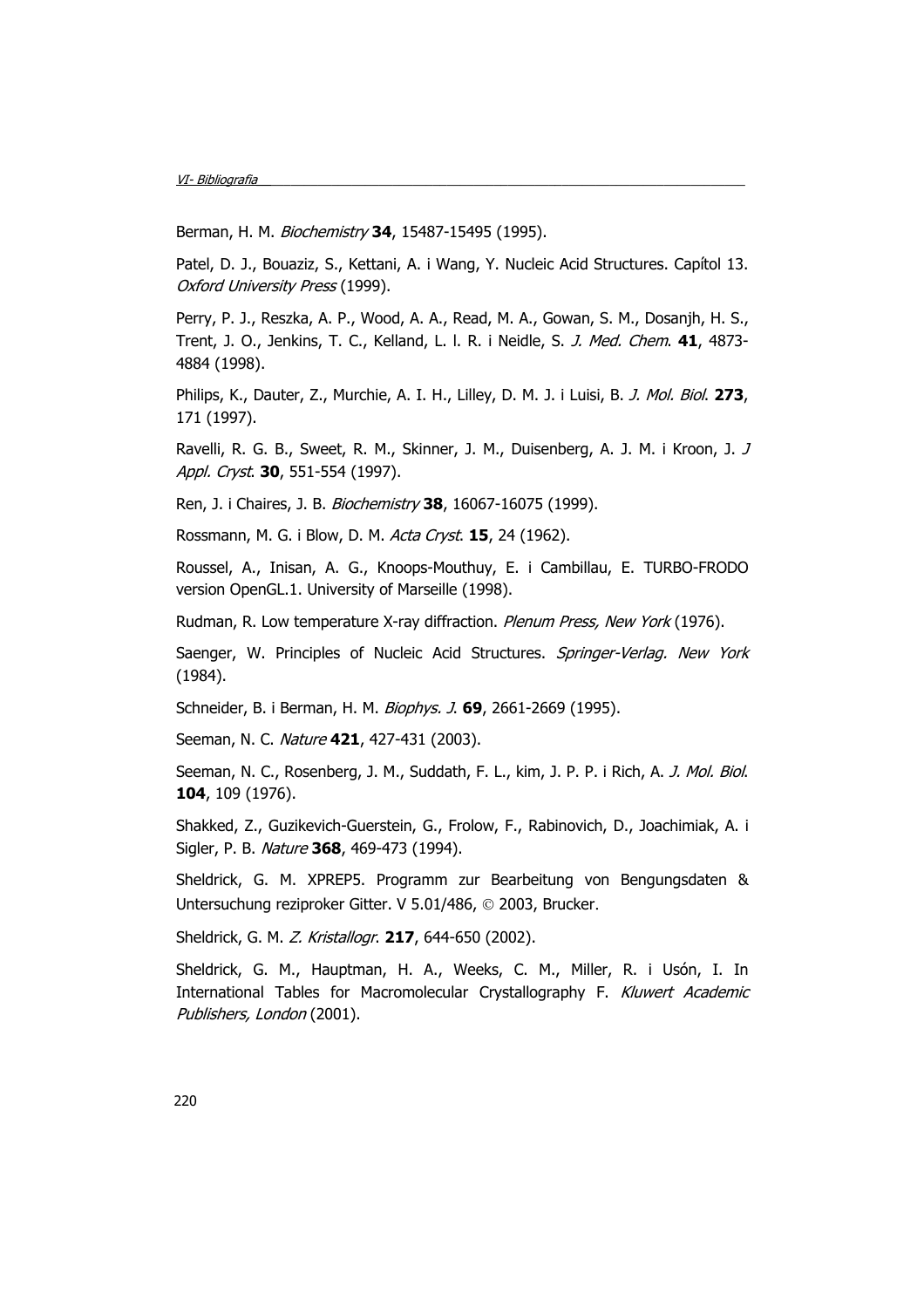Shui, X., E Peek, M., Lipscomb, L. A., Wilkinson, A. P., Williams, L. D., Gao, M., Ogata, C., Roques, B. P. i Garbay-Jaureguiberry, C. Curr. Med. Chem. **7**, 59-71 (2000).

Sinden, R. R. DNA Structure and Function. Academic Press, London (1994).

Smith, C. K., Brannigan, J. A. i Moore, M. H. J. Mol. Biol. **263**, 237-258 (1996).

Soler-López, M., Malinina, L. i Subirana, J. A. J. Biol. Chem. **275**, 23034-23044 (2000).

Soler-López, M., Malinina, L., L. Liu, J., Huynh-Dinh, T. i Subirana, J. A. J. Biol. Chem. **274**, 23683-23686 (1999).

Soler-López, M., Malinina, L., Tereshko, V., Zarytova, V. i Subirana, J. A. J. Biol. Inorg. Chem. **7**, 533-538 (2002).

Soumpasis, D. M. J. Biomol. Struct. Dyn. **3**, 1-10 (1985).

Spingler, B., Whittington, D. A. i Lippard, S. J. Inorg. Chem. **40**, 5596-5602 (2001).

Spink, N., Nunn, C. N., Vojtechovsky, J., Berman, H. M. i Neidle, S. Proc. Natl. Acad. Sci. USA **92**, 10767-10771 (1995).

Stevenson, K. A., Muralidharan, G., Maya, L., Wells, J. C., Barhen, J. i Thundat, T. J. Nanosci. Nanotechnol. **2**, 297-404 (2002).

Subirana, J. A. Estructura del ADN. Alhambra, Madrid (1985).

Subirana, J. A. i Abrescia, N. G. A. Biophys. Chem. **86**, 179-189 (2000).

Subirana, J. A. i Faria, T. Biophys. J. **73**, 333-338 (1997).

Subirana, J. A. i Soler-López, M. Annu. Rev. Biophys. Biomol. Struct. **32**, 27-45 (2003).

Subirana, J. A. i Vives, J. L. Biopolymers **20**, 2281-2283 (1981).

Takenaka, S. J. Heterocyclic Chem. **33**, 2043 (1996).

Teixeira, S. C. M., Thorpe, J. H., Todd, A. K., Powell, H. R., Adams, A., Wakelin, L. P. G., Denny, W. A. i Cardin, C. J. J. Mol. Biol. **323**, 167-171 (2002).

Tereshko, V. i Subirana, J. A. Acta Cryst. **D55**, 810-819 (1999).

Thorpe, J. H., Hobbs, J. R., Todd, A. K., Denny, A., Charlton, P. i Cardin, C. J.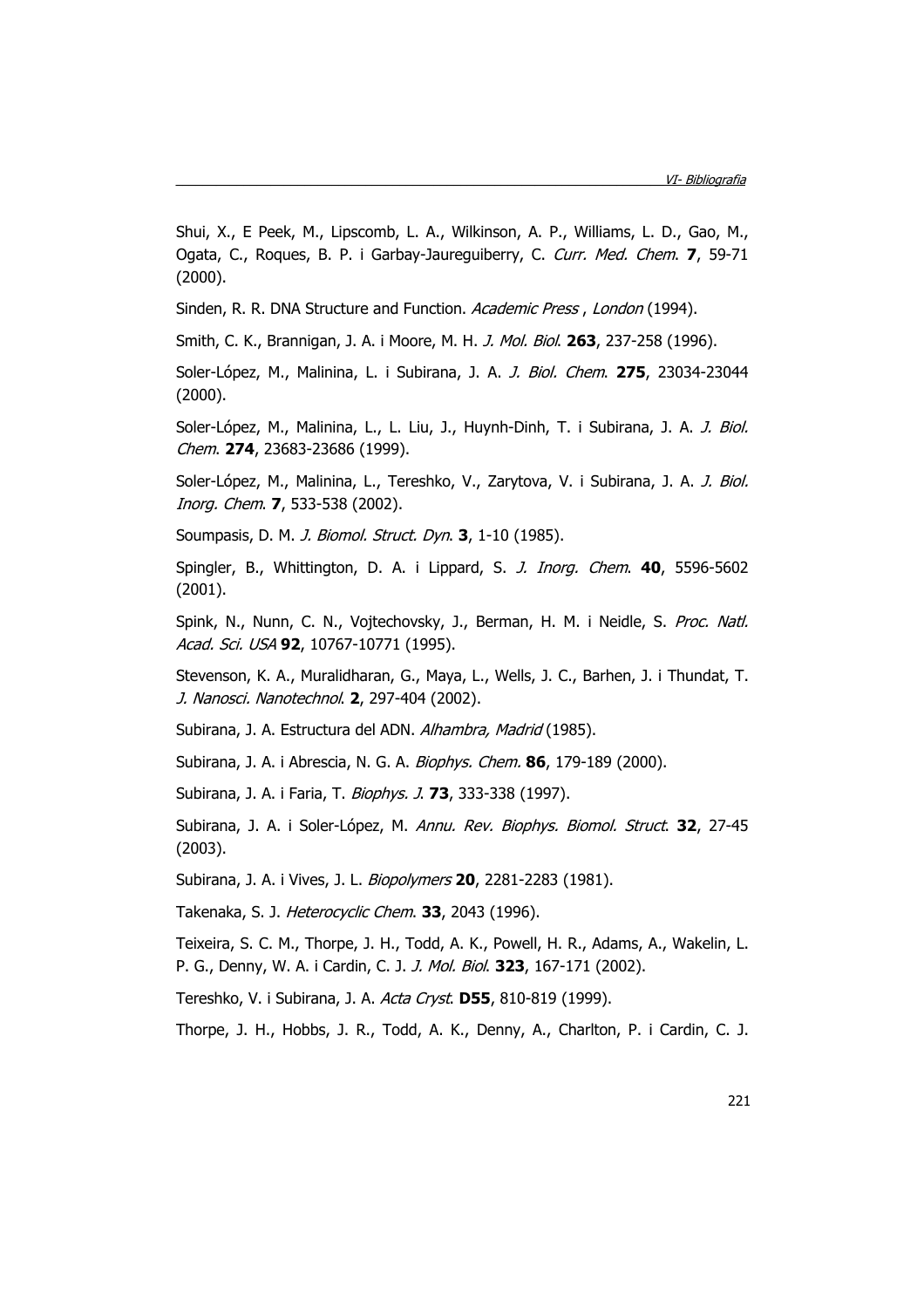Biochemistry **39**, 15055-15061 (2000).

Timsit, Y., Westhof, E., Fuchs, R. P .P. i Moras, D. Nature **341**, 459-462 (1989).

Todd, A. K., Adams, A., Thorpe, J. H., Denny, W. A., Wakelin, L. P. G. i Cardin, C. J. J. Mol. Chem. **42**, 536-540 (1999).

Tunis, M. J. i Hearst, J. E. Biopolymers **6**, 1345-1353 (1968).

Urpí, L., Tereshko, V., Malinina, L., Huynh-Dinh, T. i Subirana, J. A. Nat. Struct. Biol. **3**, 325-328 (1996).

Vagin, A. i Teplyakov, A. J. Appl. Cryst. **30**, 1022-1025 (1997).

Valls, N., Usón, I., Gouyette, C. i Subirana, J.A. J. Am. Chem. Soc. **126**, 7812-7816 (2004).

Valls, N., Wright, G., Steiner, R. A., Murshudov, G. N. i Subirana, J. A. Acta Cryst. **D60**, 680-685 (2004).

Van Aalten, D. M. F., Erlanson, D. A., Verdine, G. L. i Joshua-Tor, L. Proc. Natl. Acad. Sci. USA **96**, 11809-11814 (1999).

Viswamitra, M. A., Shakked, Z., Jones, P. G., Salisbury, G. M., Sheldrick, S. A. i Kennard, O. Biopolymers **21**, 513-533 (1982).

Vlieghe, D., Turkenburg, J. P. i Van Meervelt, L. Acta Cryst. **D55**, 1495-1502 (1999).

Vlieghe, D., Van Meervelt, L., Dautant, A., Gallois, B., Précigoux, G. i Kennard, O. Acta Cryst. **D52**, 766-775 (1996).

Wagenknecht, H.-A. Angew. Chem. Int. **42**, 3204-3206 (2003).

Wahl, C. M., Ramakrishnan, B., Ban, C., Chen, X. i Sundaralingan, M. Acta Cryst. **D52**, 668-675 (1996).

Wang, A. H. J., Quigley, G. J., Kolpak, F. J., Crawford, J. L., van Boom, J. H., Van der Marel, G. i Rich, A. Nature **282**, 680-686 (1979).

Wang, A. H.-J., Hakoshima, T., Van der Marel, G. A., Van Boom, J. H. i Rich, A. Cell (Cambridge, Mass.) **37**, 321-331 (1984).

Wang, A. H.-J., Ughetto, G., Quigley, G. J. i Rich, A. Biochemistry **26**, 1152-1163 (1987).